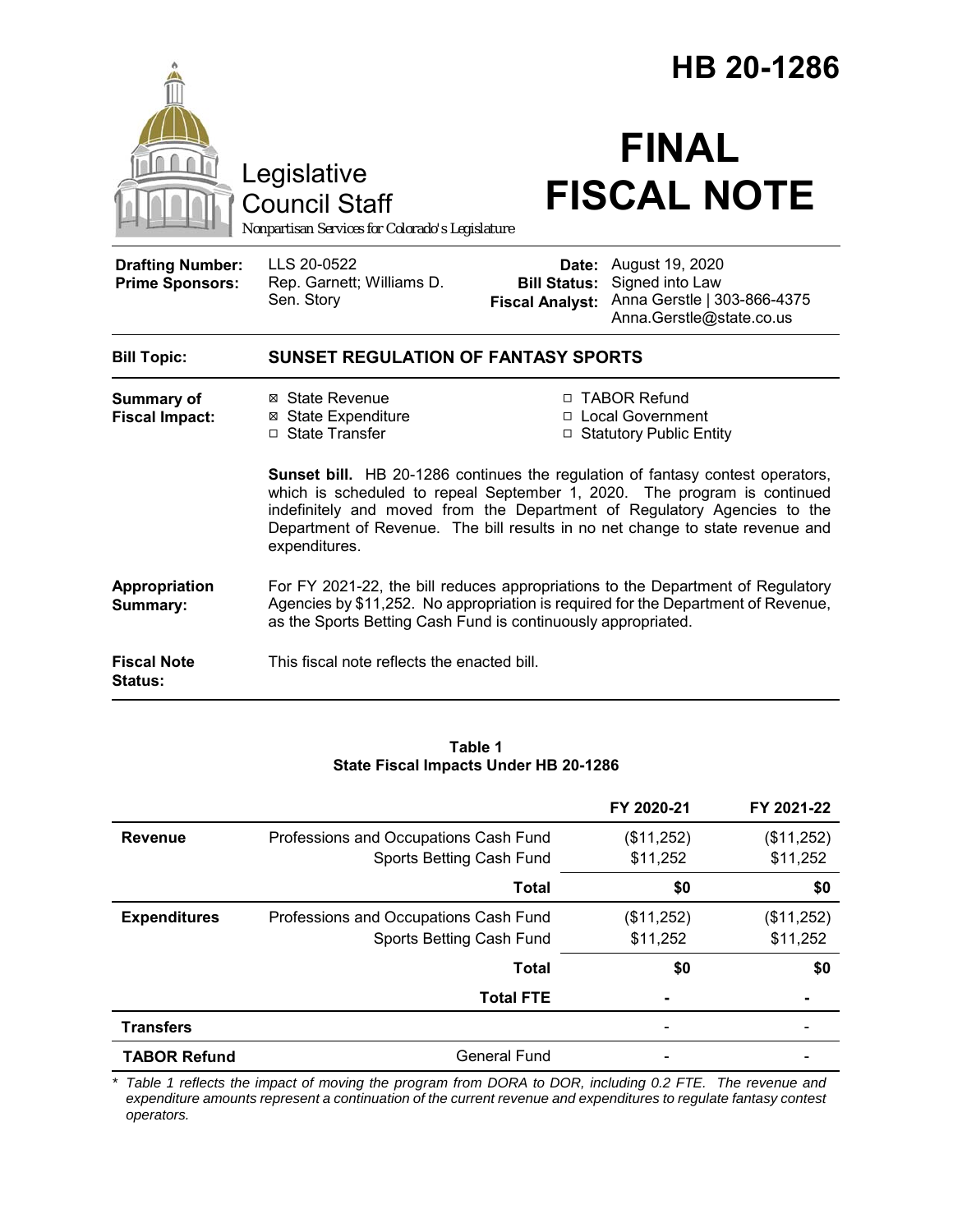August 19, 2020

# **Summary of Legislation**

The bill continues the regulation of fantasy contests operators indefinitely, and implements the recommendations in the sunset report. Specifically, the bill:

- transfers regulatory authority from the Division of Professions and Occupations in the Department of Regulatory Agencies (DORA) to the Division of Gaming in the Department of Revenue (DOR); and
- requires small fantasy contest operators complete annual audits by an independent third party and submit the results to the DOR.

The bill also makes technical changes to allow the DOR to regulate the program, including providing fee authority, clarifying disciplinary actions and licensing, and requiring that the DOR license any entity licensed under DORA on August 20, 2020. The bill also allows for fantasy contests related to college sports.

### **Background**

Fantasy contest operators have been regulated by DORA since FY 2016-17. Large fantasy contest operators with more than 7,500 active players in Colorado must obtain a license, and small fantasy contest operators with less than 7,500 active players must apply for a registration. In FY 2018-19, there were 2 licensed large fantasy contest operators and 33 registered small fantasy contest operators. In FY 2018-19, DORA had revenue and expenditures of \$11,252, and administered the program with approximately 0.2 FTE. There have not been any complaints or disciplinary actions since the program's inception.

### **New and Continuing Revenue and Expenditure Impact**

Based on actual FY 2018-19 data, DORA currently has revenue and expenditures of \$11,252 to regulate of fantasy contest operators, and utilizes 0.2 FTE to administer the program. The bill continues current revenue and expenditure levels, but shifts them from DORA's Professions and Occupations Cash Fund to the DOR's Sports Betting Cash Fund. As a result, the bill reduces revenue and expenditures in DORA and increases revenue and expenditures in the DOR beginning in FY 2020-21. The DOR may modify the license and registration fees in order to cover actual costs, and there may be an additional workload increase for the DOR to answer questions from operators and collect the new annual audits from small contest operators.

The fiscal note does not identify a change to TABOR refunds because the revenue is already accounted for in the LCS revenue forecast.

### **Effective Date**

The bill was signed into law by the Governor and took effect on July 10, 2020.